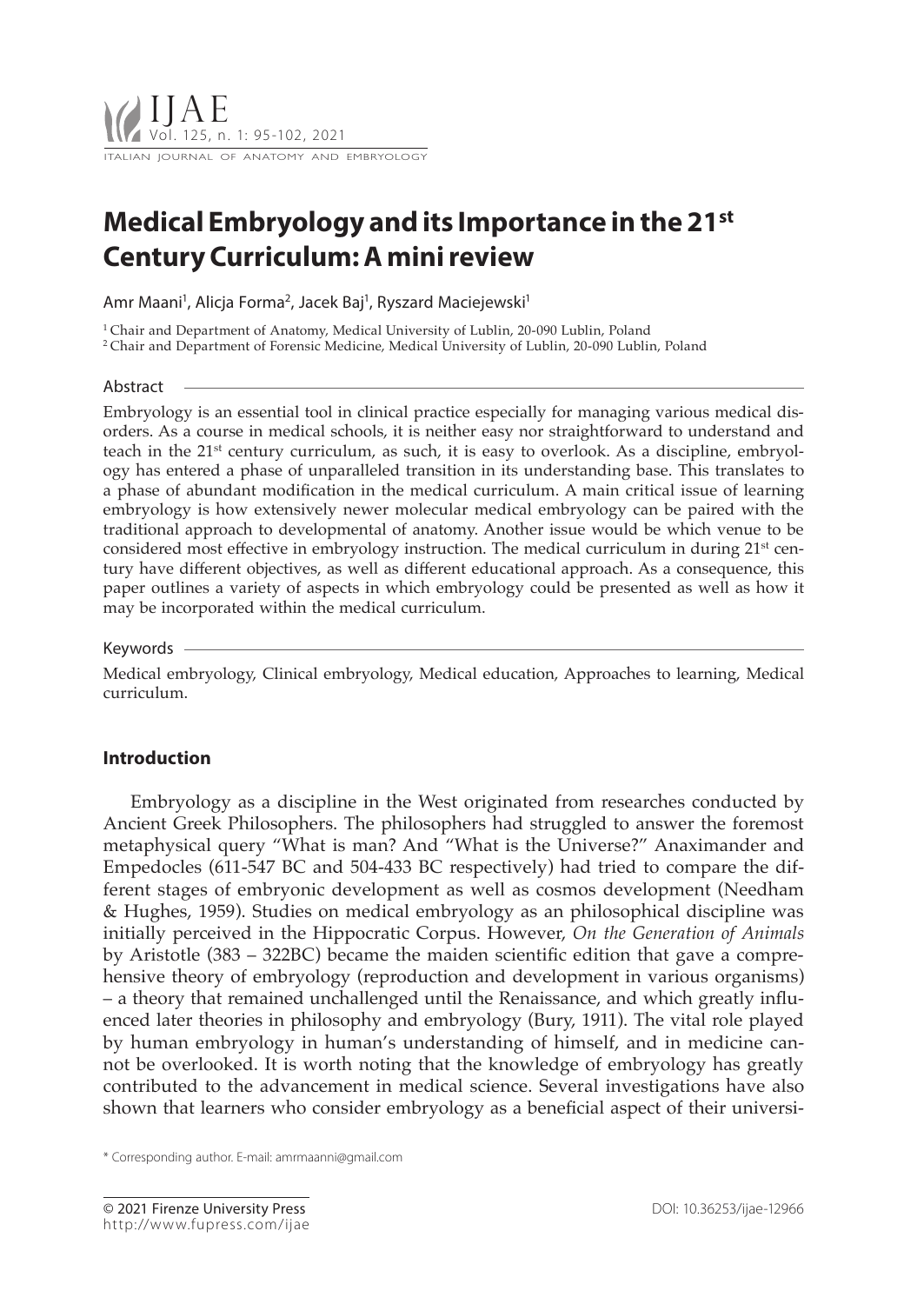ty education are doing it because they believe it helps learners to enhance their clinical skills (Scott, Charles, and Holland, 2013). Other than studying the evolutionary nature of different anatomy of the body, the analysis of a variety of scientific topics, including the foundation of gametogenesis as well as fertilization, congenital abnormalities, and the consequence of intrauterine incidents like congenital disease and the growth of the foetus, that are clearly important to a range of specialities like obstetrics and paediatrics (Alfalah et al., 2019).

Like other disciplines, embryology must justify its position in the present-day medical curriculum, one that is overcrowded. Curriculum committees in schools are most likely to ask questions such as "why this subject should be taught?" and "what should be taught?". In this paper, the viewpoint on the role or importance of embryology in medical education is presented. Educational programs, as well as curricular objectives, differ and there is no correct answer to explain how embryology classes should be performed. What is emphasized in a particular program may be marginalized in another program? This paper does not prescribe a one-fit-all model. Rather, it presents options that will facilitate the effective contribution of embryology within the medical education.

## **Modern embryology curriculum**

In most cases, justice is done to content in a particular course, however it is not much constraint to change the subject to "what the student should be taught during their medical education?" If this is resolved, then more focus is channeled to coordination, timing, and packaging. Recently, content regarding embryology has been described in vague phrases, old versus new. The phrase old here refers to developmental phase, while the phrase new is thought to be referred to as molecular aspect. Frankly, there are not many instances where the entire information in a particular area has been transformed or improved as rapidly like medical embryology, all within a decade. But then, it has been shown a seemingly a large decrease in time allocation to embryology in the curriculum of medical schools. Thus, one has to select what material to present to the students.

Neither "old" nor "new" knowledge is adequate for a comprehensive learning of embryology. Restricting oneself to growth-related anatomy limits adequate comprehension of causation. In the same vein, an understanding of molecular events without a comprehending the knowledge of the morphologic contextual in how they're occurring could cause misconceptions. The problem, subsequently, is which vast information in this area is the learner supposed to master as well as what must be the level of exposure?

Presently, most medical institutions within USA as well as Australia, are gradually shifting from the classroom-based study of embryology, preferring to impart the knowledge during the student's clinical years (Muller et al., 2008; Drake et al., 2009). One, therefore, wonders if the subject is accorded the same value to the same level. Al-Neklawy (2017) showed that teaching embryology via online classes might constitute a successful additional tool while performing embryology classes. The results of this study showed that the majority of Egyptian medical students (90%) were satisfied with embryology classes performed online (Al Neklawy, 2017). Moreover, the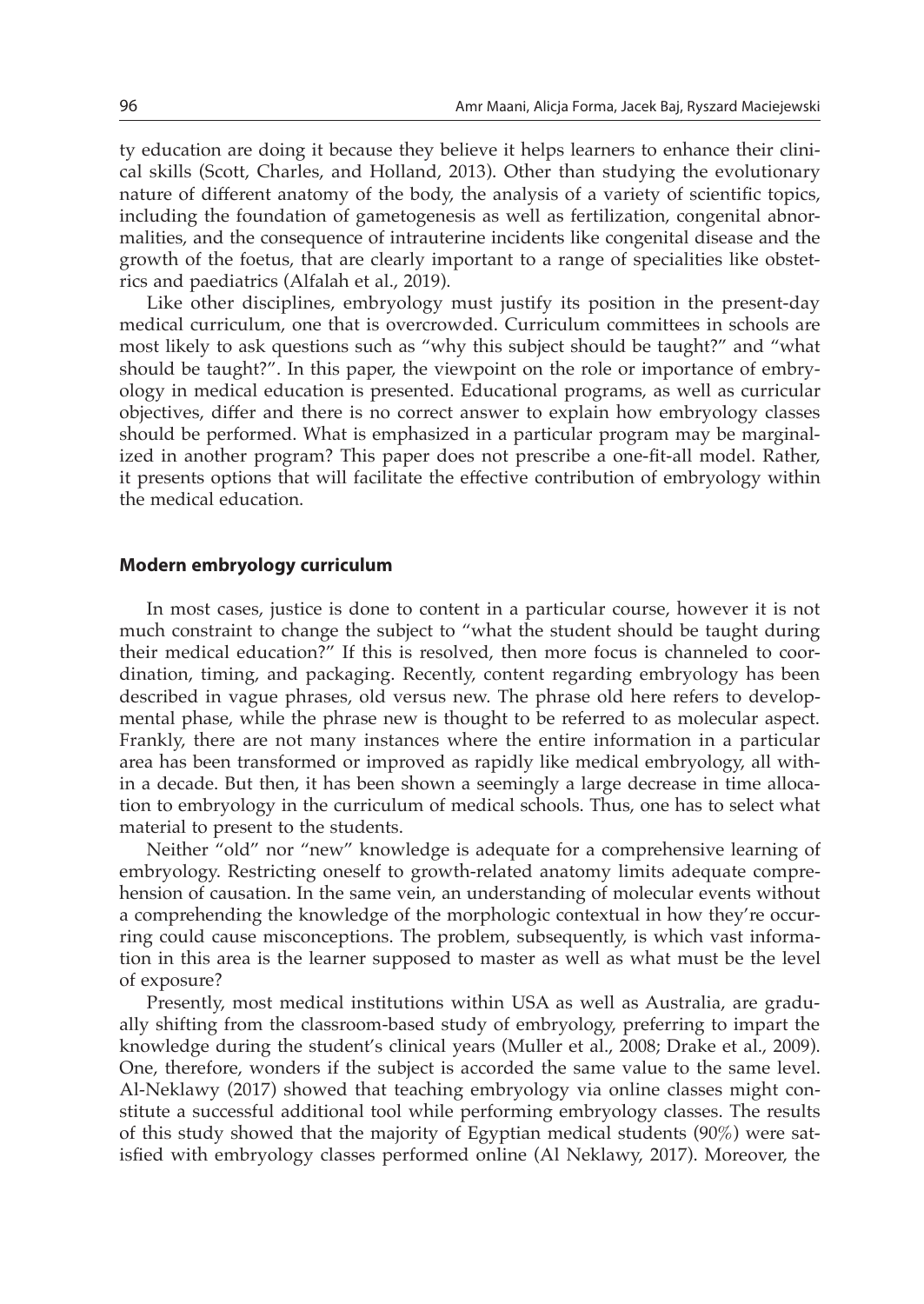wide availability of embryology resources online might facility online learning (Hill, 2018). The bone of contention is the problem-based approach used in the modern medical curriculum, which encourages the teaching of embryology as a basic medical science (Drake, Lowrie and Prewitt, 2002). It is important to note that over 64% of medical schools in the United States combine embryology with gross anatomy. It is also worth noting that 22% of medical schools teach embryology alongside human structure, human function, and histology (Drake, Lowrie and Prewitt, 2002). American Medical Schools are mostly graduate schools that offer fast-track programs with many subjects condensed together. And so, students can retain information by comprehending the physiological and anatomical relationships between both subjects.

Allowing medical students to learn multiple subjects simultaneously helps them to acquire a comprehensive understanding of each subject. For instance, students in their first years must have a working knowledge of the early development of the fetus, development of the organ system as they occur in stages, genetics, and how embryology is applied in the clinic. The goal is to make embryology clinically relevant while in the classroom (Hamilton and Carachi, 2014). It is important to note that a problem-based approach will hasten the student's understanding of complex diseases, as well as its treatment. It will also ease the learning process (Scott, Charles, and Holland, 2013). As such, even though there may be a reduced focus on embryology as an independent subject, its integration with physiology and anatomy is of great benefit, and implicitly recognizes the value of embryology.

#### **Learning approaches to embryology**

The pedagogical strategy to embryology do not vary significantly with those which are employed in academic education for other topics, but the source material does raise certain particular difficulties. Of course, embryology is introduced at a majority of medical schools as a lecture-based subject, usually without a laboratory, albeit with differing numbers of material hand-outs. The amount of allocated hours assigned to a formal embryology teaching ranges greatly. Thus, the forms and quantities of content officially discussed differ similarly. Regarding institutions adopting the problem based learning (PBL) method, there are no standardized classes, and much of the learning is conducted through the study of specific clinical cases. Several institutions often dedicate conventions to address the divide between basic science teaching and clinical practice of the basic science portion of the medical curriculum. Such workshops, which can require attendance from both fundamental science and physicians, may be very helpful to introduce students to content that is not extensively discussed in classes or books on embryology. The science of conception, birth abnormalities, the foetus as a patient and childbirth are subjects that have proved to be well suited for such venues. Textbooks prove to be a mainstay with several classes in academic embryology. Two of the field's longstanding texts Moore & Persaud, 1998, and Sadler (2000) were originally largely anatomically focused as well as used commonly among conventional courses. More over, two other textbooks also combined biological and molecular approaches (Carlson 1999; Larson 2001). Web-based instruction is rapidly being used in nearly every medical school in the USA. Placing the outlines of whole classes, including still images, on safe websites for the benefit of the students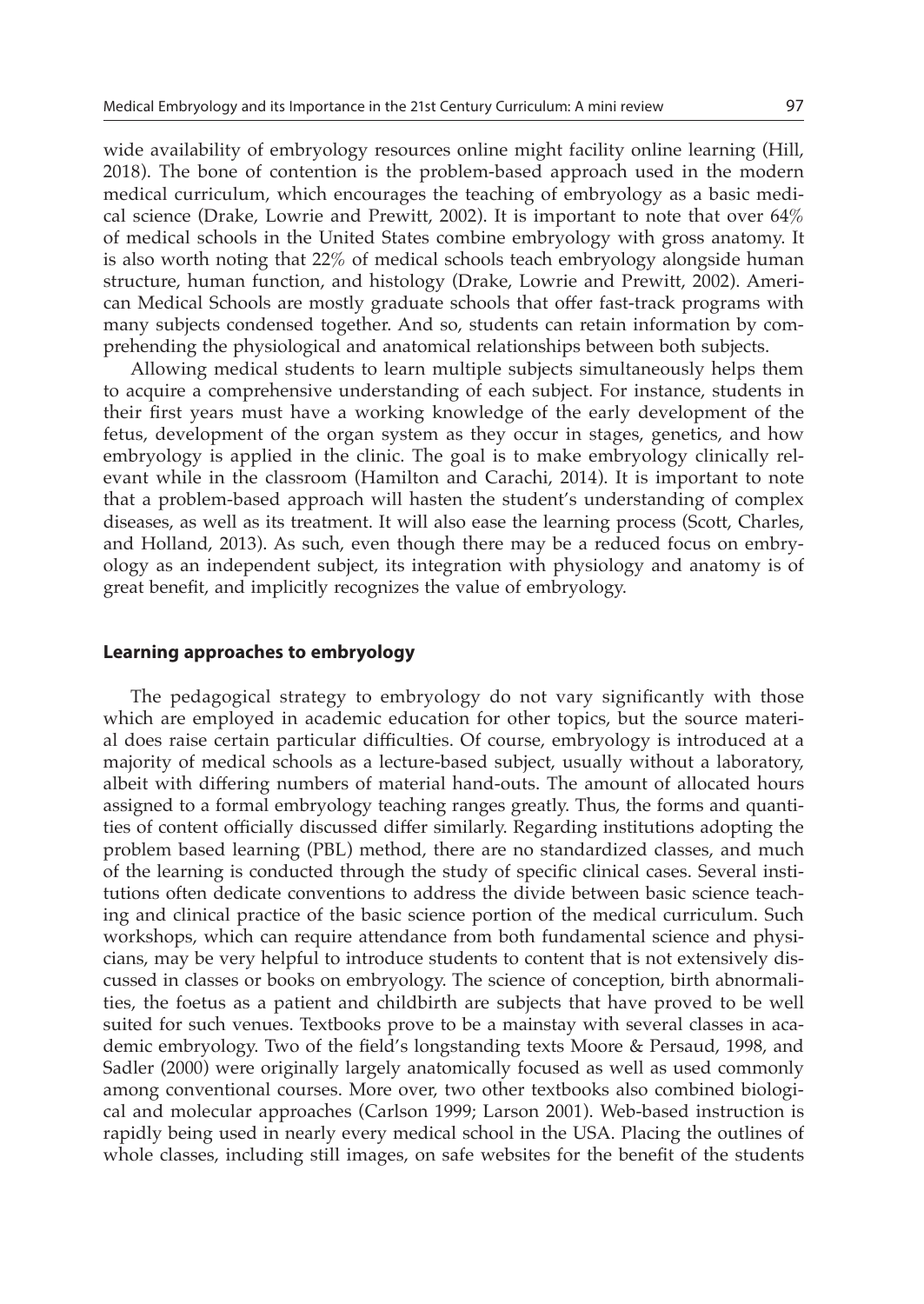is becoming more popular. If the ability to hold the Internet grows, so do the volume and sophistication of the text-related statistics. Animations developed throughout the years for chosen embryological developments like embryo transfer, fertilization, gamete, embryo folding, intestine rotation, and heart septation, but due to the complexities and cost, there is currently no broad scope for standard animation. Nonetheless, these animations can be extremely efficient for individual use.

#### **Team based learning**

Team-based learning (TBL) is an educational business training technique (Michaelsen et al., 1997), and this approach has been implemented increasingly by medical schools (Searle et al., 2003). There is increasing proof that team-based learning (TBL) is a productive way to integrate collaborative peer instruction in small groups and learning engagement. Progressively, classes in both undergraduate and graduate medical school are conducted using TBL. During the preclinical years, when medical schools develop comprehensive and interdisciplinary classes, TBL is especially valuable because of its focus on collaboration, material mastery, and problem solving for clinical use. For medical gross anatomy and medical embryology, TBL is an appealing approach to follow since it allows the student to study anatomical details on which they improve anatomical principles important for skills in clinical practice (Nieder et al., 2005; Vasan et al., 2009). Multiple medical schools have implemented TBL in fundamental science implementation in recent years (Nieder et al., 2005), clerkships (Levin et al., 2004), and internship opportunities (Haidet et al., 2002). As several medical schools in the preclinical years are developing comprehensive and multidisciplinary classes, TBL is incredibly beneficial because of its focus on collaboration, topic competence and clinical practice problem-solving skills. TBL is an appealing technique for anatomical education, as it allows learners to study anatomical details upon which to acquire anatomical principles regarding the solution of medical symptoms (Nieder et al., 2005). A reasonable planning and attendance is also needed. TBL offers more constructive learning for students as opposed to passive education often linked with conventional lectures (Nieder et al., 2005).

## **The importance of embryology in anatomy**

Embryology is very important in the present-day medical curriculum. It sounds trite, but pregnancy conditions for the birthing of each individual remain true. Consequently, it is of utmost significance that while an infant develops from a zygote (which is in turn formed from the union of a sperm and an oocyte), a lot of things can go wrong. Whether it is traced to environmental or genetic factors, it results in premature births, and several birth defects such as maldevelopment, spina bifida, congenital heart problems, abnormal positioning of the kidneys, etc. Research has shown that at least 7.9 million infants globally are born with some form of congenital defects each year (Christianson, Howson, and Modell, 2006). A study conducted at the Centres for Disease Control and Prevention (2006) concluded that *"Birth defects affect 1 in every 33 babies (about 3% of all babies) born in the United States each year."*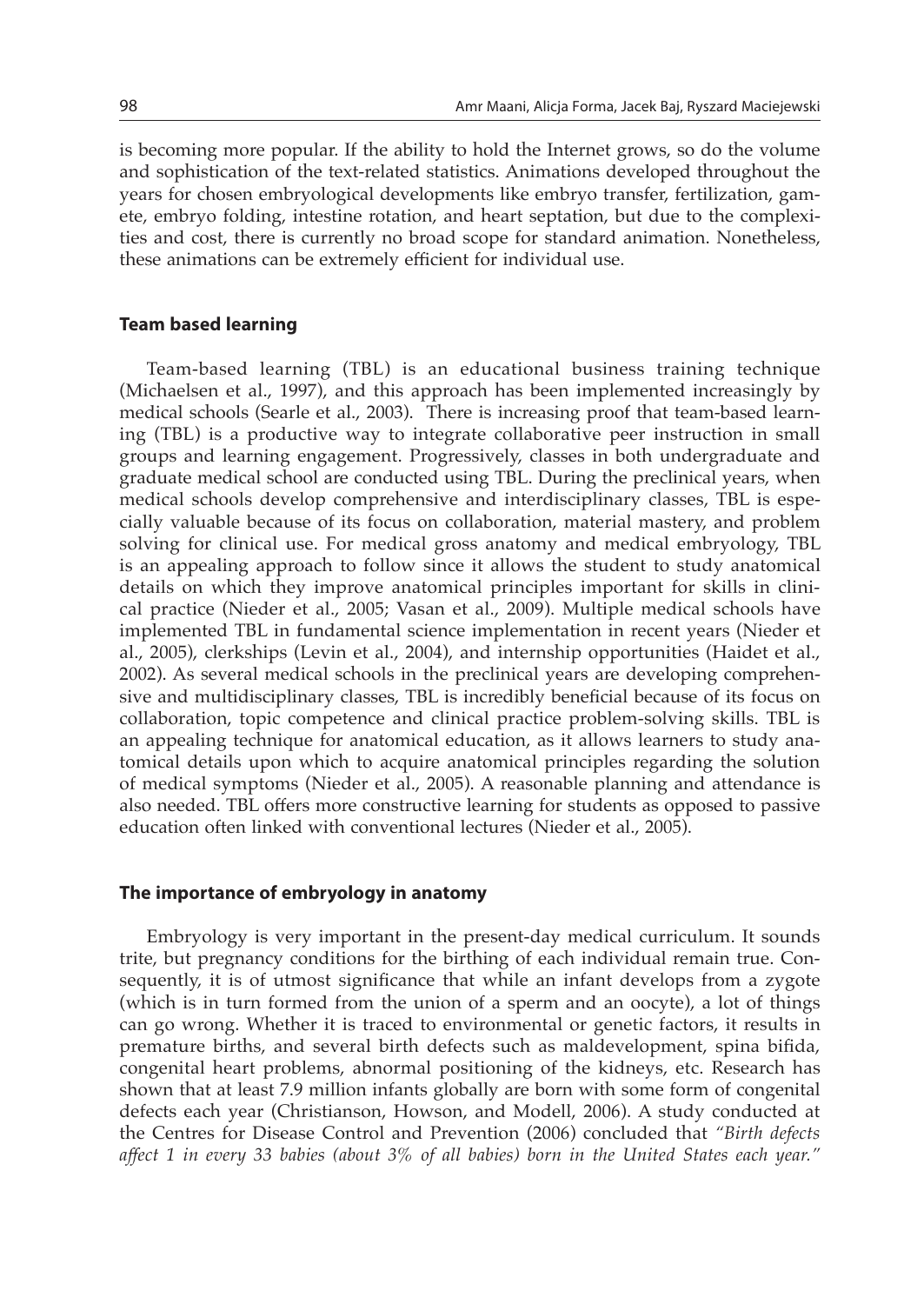This accounts for over 20% of neonates. Doctors must be able to trace the root causes before diagnosis, treatment, and possibly prevention can be made. This explains why it is more than important to study the abnormalities of physiological development, a discipline known as teratology while doing anatomy courses. For instance, it is important that obstetricians and gynaecologists have a working understanding of anatomy as well as physiology to provide optimal prenatal care as well as postnatal care, and for paediatricians treating students who have been affected by these congenital defects.

There are various explanations why embryology is a fitting part of the traditional medical syllabus. Since multiple classes or people might not possess the same academic habits, nor do they have the same technical requirements, such factors cannot really be favored or described in rank order. The basic philosophical rationale for researching embryology is to consider how our bodies originated. Like in many other basic science fields, for its own sake this can be seen as gaining information, but beyond that there are many explanations why this information is essential. Birth deformities appear to rate higher in the disorders that their physicians offer to patients. While the recorded occurrence of birth defects ranges based on the screening severity, any identifiable form of birth defect may eventually be assigned to approximately 5 percent of live-born individuals. Recognizing the origin of birth defects has proved to be amongst the hardest to break diagnostic notions. Traditional embryology offered morphological clues as to where trends of pathological morphological development vary from ordinary, but the origin of most birth defects has scarcely been derived from that information solely. Modern molecular technology has highlighted the roots of numerous genetically engineered defects occur at birth, and has presented some hints about the genesis of other. A course in embryology must deliver a theoretical foundation for understanding processes that underlie both normal as well as abnormal developments. Thus, embryology is a very important field in medicine and its associated disciplines.

#### **The advantage of combining embryology with anatomy**

Having a working knowledge of developmental embryology allows medical students to understand better, the anatomy. Students, for example, will be familiar with the nervous system and the venous system, because embryology explains in detail the development of the veins in the vertebra, arrangement of plexus, and of course, embryology of the cranium and the caudal regions. Knowing the embryology regarding the venous structure greatly aids with understanding the arrangement of the transverse foramen's venous system (Magro et al., 2013). When the student understands the development of organs in embryology, such as the urogenital and cardiovascular systems, their understanding of anatomy will be reinforced. For example, knowing how the lungs are segmented, how the heart is formed, and where the dermatomes are located makes it easier to visualize their development. More so, Carlson (2002) identifies the "formation of heart chambers, the development of gross vascular patterns, lung segmentation, gut rotation, and development of major parts of the urogenital system" as aspects of anatomy for which learning is approached through developmental anatomy. Frankly, developmental anatomy is a foremost aspect of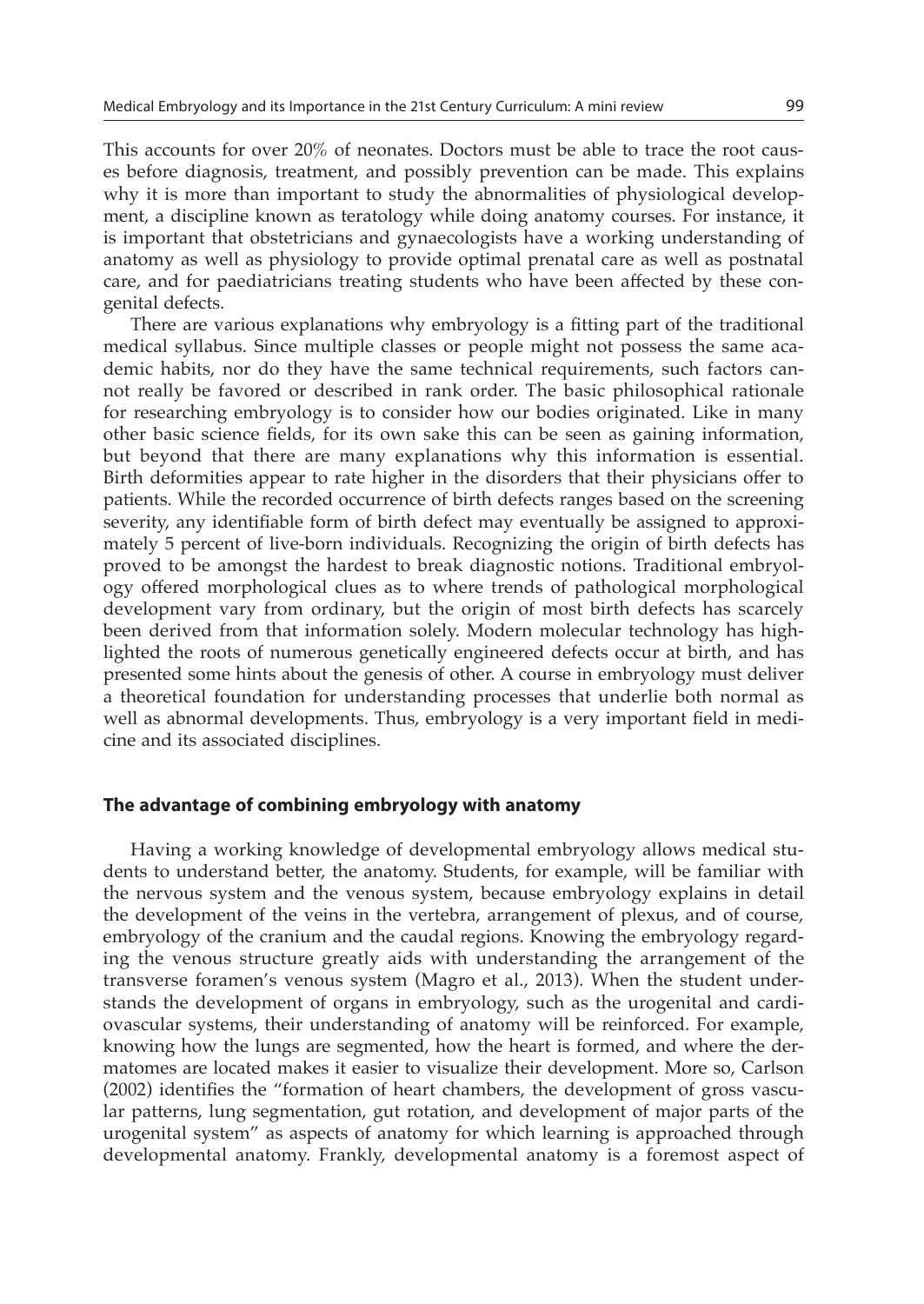embryology, considering that it focuses on the changes undergone by the body, cells, organs, and germ cells during development (Leonard et al., 2000).

Embryology plays a very vital role in understanding how birth defects relate to genetics, for instance, the sox and hedgehog genes for development of the limbs, situs inversus where there is a transposition of the heart and other vital organs to the opposite side of the body during embryological development. The development of the pancreas is another example. Here, the head, the body, and the tail undergo separate developments, and then unite, leading to a higher risk of defects (Sadler et al., 2007). If there is an abnormality in pancreatic development, food substances, especially lipids, will remain undigested. It is important that healthcare professionals understand the causes of these defects to be able to handle the rising conditions, and also prevent them. This explains why it is important to study and understand the normal and abnormal formation of organs.

#### **Clinical application: treatment**

Understanding embryology creates a strong foundation for other aspects of medical knowledge. Both – descriptive and experimental embryology – provides an opportunity to investigate the etiology of particular congenital malformations. Studying embryology is crucial to understand the etiology of congenital anomalies and possibly evaluate the possibilities for their prevention. As stated by Carlson (2002), *"understanding the developmental stages that a structure or region undergoes during its embryogenesis gives important clues not only to its normal structure but also to reasons why anatomical variation can occur (e.g., the pattern of the major veins of the trunk and abdomen)"*. The fact is, one cannot fully lay claim to understanding anatomy when one doesn't understand embryology. Congenital defects of the heart like aortic coarctation can be used as a case study. By having a working knowledge of embryology, the medical student will know that this disorder can be treated at birth by interventional cardiac catheterization or prevented via alteration or eradication of the medications or environmental factors responsible for its development (Stark, De Leval, and Tsang, 2006). Imperforate anus is another common congenital defect. Understanding how the cloaca develops in the human embryo, as well as the occurrence of imperfect fusion, helps with the treatment of this condition. Treatment may be done at birth if it has not reached the advanced stage. A surgical procedure may be done later on (Hosokawa et al., 2017). While these treatments are common, their existence is attributed to embryology. Thus, they continually serve as a testimony of the importance of embryology in the modern clinical curriculum.

## **Conclusion**

Embryology is considered an increasingly vital aspect of the medical curriculum. An understanding of embryology translates to an understanding of the human anatomy. Medical students will be able to make sense of the variation in organ structure in humans after they have had a perfect understanding of the organ embryology. Understanding the embryology helps with treatment and even prevention of abnor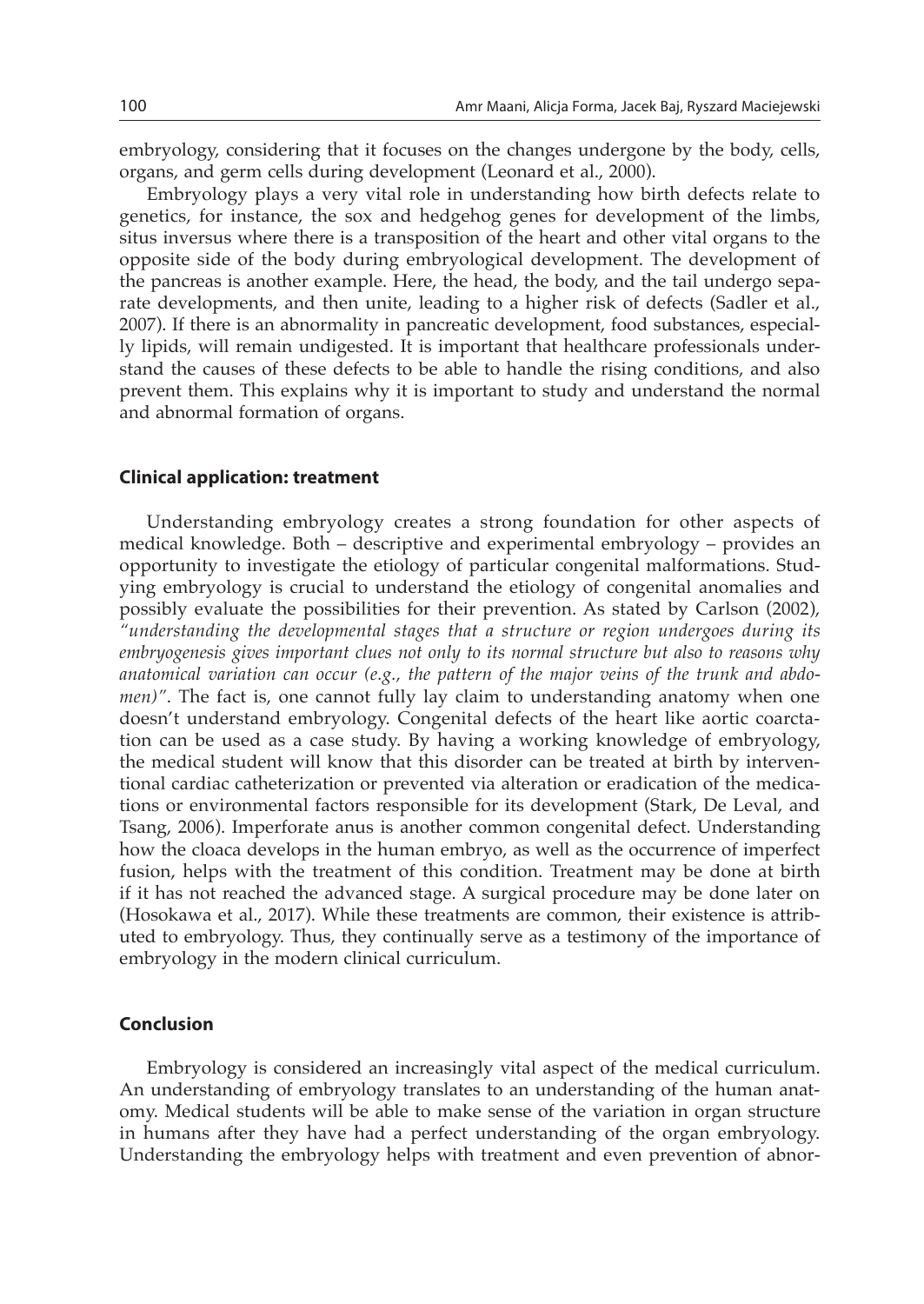mal development of organs. But then, it is important to note that there is no "allround" correct way of presenting this subject in the modern medical curriculum. The watchword in the modern curriculum is basing the content and presentation of the course in relation to desired results. As such, medical schools must tailor the teaching of embryology to match with their curricular objectives. Instructors also have the responsibility of creating a platform that is effective for presenting the subject.

# **References**

- ALFALAH, S.F.M., FALAH, J.F., MUHAIDAT, N., ELFALAH, M., FALAH, O (2019) Investigating Learners' Attitudes Toward Virtual Reality Learning Environments in Embryology Education. Modern Applied Science, 13:1.
- AL-NEKLAWY AF (2017) Online Embryology teaching using learning management systems appears to be a successful additional learning tool among Egyptian medical students. Annals of Anatomy - Anatomischer Anzeiger. 214:9–14.
- BURY R (1911) Aristotle de Generatione Animalium Aristotle de Generatione Animalium. Translated by A. Platt. 8vo. Oxford: Clarendon Press, 1910. 7s. 6d. net. The Classical Review. 25(1):23-24.
- CARLSON BM (1999) Human embryology and developmental biology. 2nd ed. St. Louis: Mosby.
- CARLSON BM (2002) Embryology in the medical curriculum. The Anatomical Record. 269(2):89–98.
- CHRISTIANSON A, HOWSON C, MODELL B (2006) March of dimes global report on birth defects. White Plains, NY: March of Dimes Birth Defects Foundation.
- DRAKE RL, LOWRIE D, PREWITT CM (2002) Survey of gross anatomy, microscopic anatomy, neuroscience, and embryology courses in medical school curricula in the United States. The Anatomical Record. 269(2):118–22.
- DRAKE RL, McBRIDE JM, LACHMAN N, PAWLINA W (2009) Medical education in the anatomical sciences: the winds of change continue to blow. *Anat Sci Educ*. 2(6):253-259.
- HAIDET P, O'MALLEY KJ, RICHARDS BF (2002) An initial experience with ''team learning" in medical education. Acad Med 77 (1):40-4.
- HAMILTON J, CARACHI R (2014) Clinical embryology: is there still a place in medical schools today? Scottish Medical Journal. 59(4):188–92.
- HILL MA (2018) Two Web Resources Linking Major Human Embryology Collections Worldwide. Cells Tissues Organs. 205(5-6):293–302.
- HOSOKAWA, T., YAMADA, Y., TANAMI, Y., HATTORI, S., SATO, Y., & TANAKA, Y. et al (2017) Sonography for an Imperforate Anus: Approach, Timing of the Examination, and Evaluation of the Type of Imperforate Anus and Associated Anomalies. *Journal Of Ultrasound In Medicine*, *36*(9), 1747-1758. doi: 10.1002/jum.14228
- LARSEN WJ (2001) Human embryology. 3rd ed. New York: Churchill Livingstone.
- LEONARD RJ, HOOS PC, AGUR A, GILROY AM, LOZANOFF S, NELSON ML, NEWMAN LM, PETTERBORG LJ, ROSENHEIMER J (2000) A clinical anatomy curriculum for the medical student of the 21st century: Developmental anatomy. Educational Affairs Committee, American Association of Clinical Anatomists (AACA). Clin Anat.13:17–35.